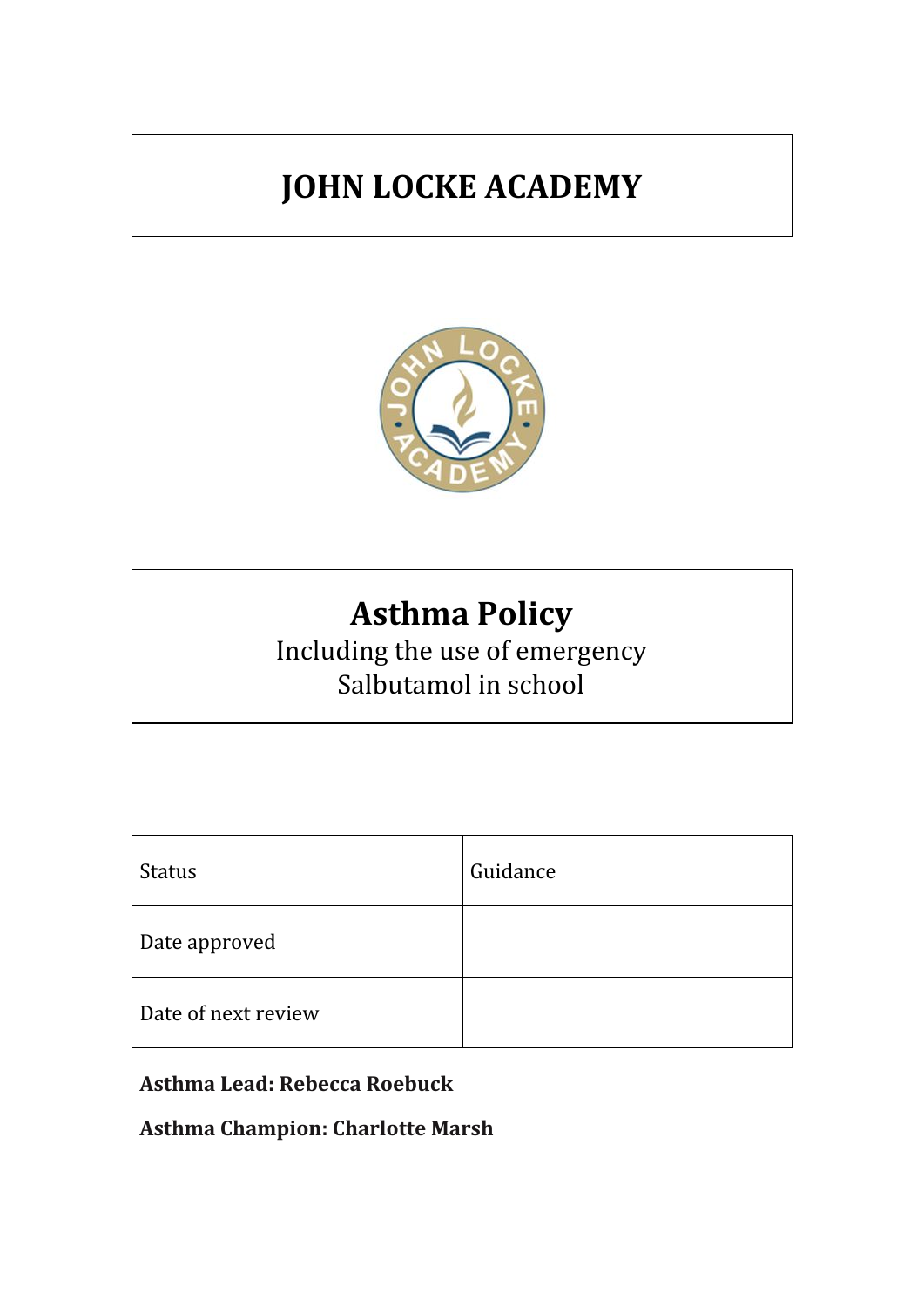#### **John Locke Academy:**

- recognises that asthma is a widespread, serious but controllable condition and the school welcomes all pupils with asthma.  $\overline{2}$
- ensures that pupils with asthma can and do participate fully in all aspects of school life, including art lessons, PE, science, visits, outings or field trips and other out-of-hours school activities.
- recognises that pupils with asthma need immediate access to reliever inhalers at all times.
- keeps a record of all pupils with asthma.  $\sqrt{2}$
- has an emergency salbutamol inhaler and spacer available for emergency use only in school or during school trips. **Ensuring that the emergency inhaler is only used by children with asthma and whose parent/carer hasn't opted out.** (The draft letter for opt out at **Annex A** will be used for this), but will be used at the first aider's discretion if contact is not possible and patient's health deteriorates. In the event that the school emergency inhaler is used, parents will be contacted immediately and asked to bring medication to school the next day. **Please read use of emergency salbutamol inhalers in school at the end of this policy.**

#### **Asthma medicines**

- Immediate access to reliever medicines is essential. Pupils with asthma are encouraged to carry their reliever inhaler as soon as the parent/carer, doctor or asthma nurse agrees they are mature enough.
	- $\sqrt{2}$
- All inhalers must be labelled with the child's name by the parent/carer.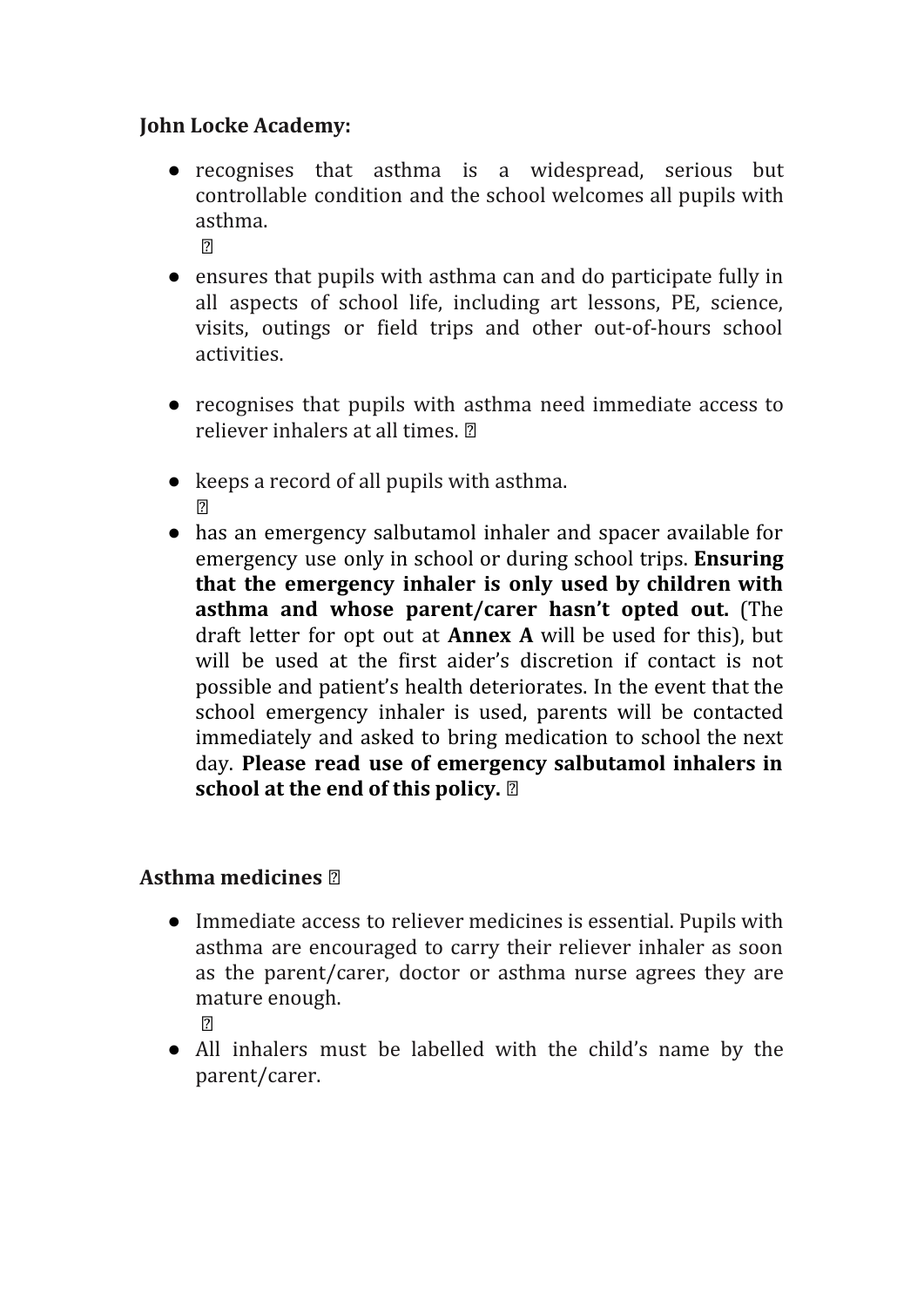● School staff are not required to administer asthma medicines to pupils (except in an emergency), however many of the staff at this school are happy to do this. School staff who agree to administer medicines are insured under **the Department for Education risk protection arrangement (membership number: 140387)** when acting in agreement with this policy. All school staff will let pupils take their own medicines when they need to.  $\mathbb{Z}$  example  $\mathbb{Z}$ 

#### **NO BROWN INHALERS WILL BE ADMINISTERED IN SCHOOL**

#### **Record keeping**

- At the beginning of each school year or when a child joins the school, parents/carers are asked if their child has any medical conditions including asthma on their data capture form.
- This information is then added to Scholarpack. Medical information is also kept in the inclusion folder in each classroom, staffroom and the welfare office.

#### **Exercise and activity – PE and games**

- Taking part in sports, games and activities is an essential part of school life for all pupils. All teachers know which children in their class have asthma and all PE teachers at the school are aware of which pupils have asthma from the class inclusion file.  $\sqrt{2}$
- Pupils with asthma are encouraged to participate fully in all PE lessons. PE teachers will remind pupils whose asthma is triggered by exercise to take their reliever inhaler before the lesson, and to thoroughly warm up and down before and after the lesson. It is agreed that during PE each pupil's inhaler will be labeled and kept in a box at the site of the lesson. If a pupil needs to use their inhaler during a lesson they will be encouraged to do so.
- Classroom teachers will also follow the same principles as described above for games and activities involving physical activity.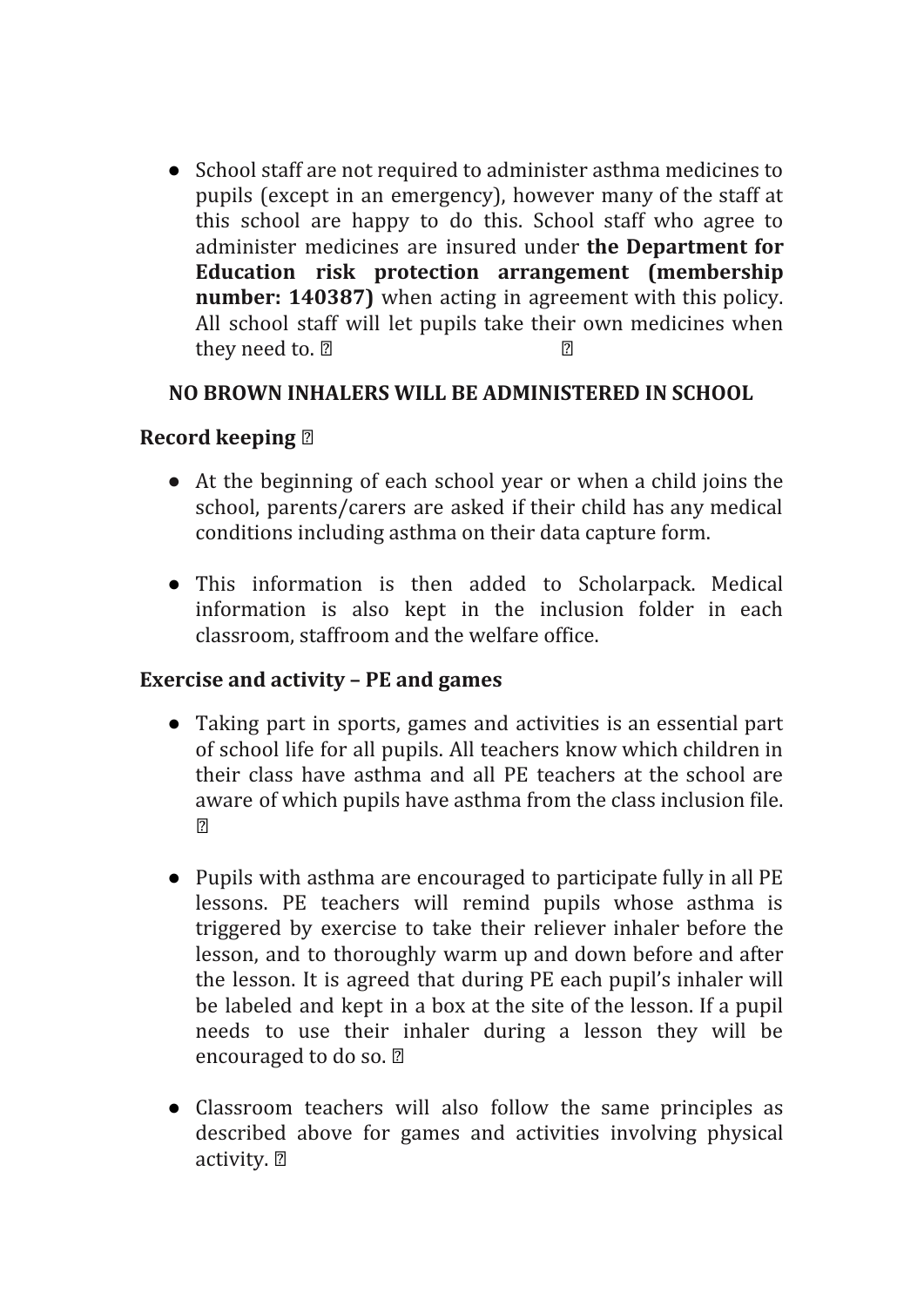#### **Out-of-hours sport**

- There has been a large emphasis in recent years on increasing the number of children and young people involved in exercise and sport in and outside of school. The health benefits of exercise are well documented and this is also true for children and young people with asthma. It is therefore important that the school involve pupils with asthma as much as possible in after school clubs. 2
- Classroom teachers and out-of hours school sport coaches are aware of the potential triggers for pupils with asthma when exercising, tips to minimise these triggers and what to do in the event of an asthma attack. *A* Staff also are aware in particular of the difficulties very young children may have in explaining how they feel. ?

#### **School environment**

• The school does all that it can to ensure the school environment is favourable to pupils with asthma. The school does not keep furry or feathery animals (with the exception of Timmy the Dog. Risk assessment available on the school website) and has a definitive no-smoking policy. As far as possible the school does not use chemicals in science and art lessons that are potential triggers for pupils with asthma. Pupils with asthma are encouraged to leave the room and go and sit in the school office if particular fumes trigger their asthma.

#### **When a pupil is falling behind in lessons**

- If a pupil is missing a lot of time at school or is always tired because their asthma is disturbing their sleep at night, the class teacher will initially talk to the parents/carers to work out how to prevent their child from falling behind. If appropriate, the teacher will then talk to the school nurse and special education needs coordinator about the pupil's needs. 2
- The school recognises that it is possible for pupils with asthma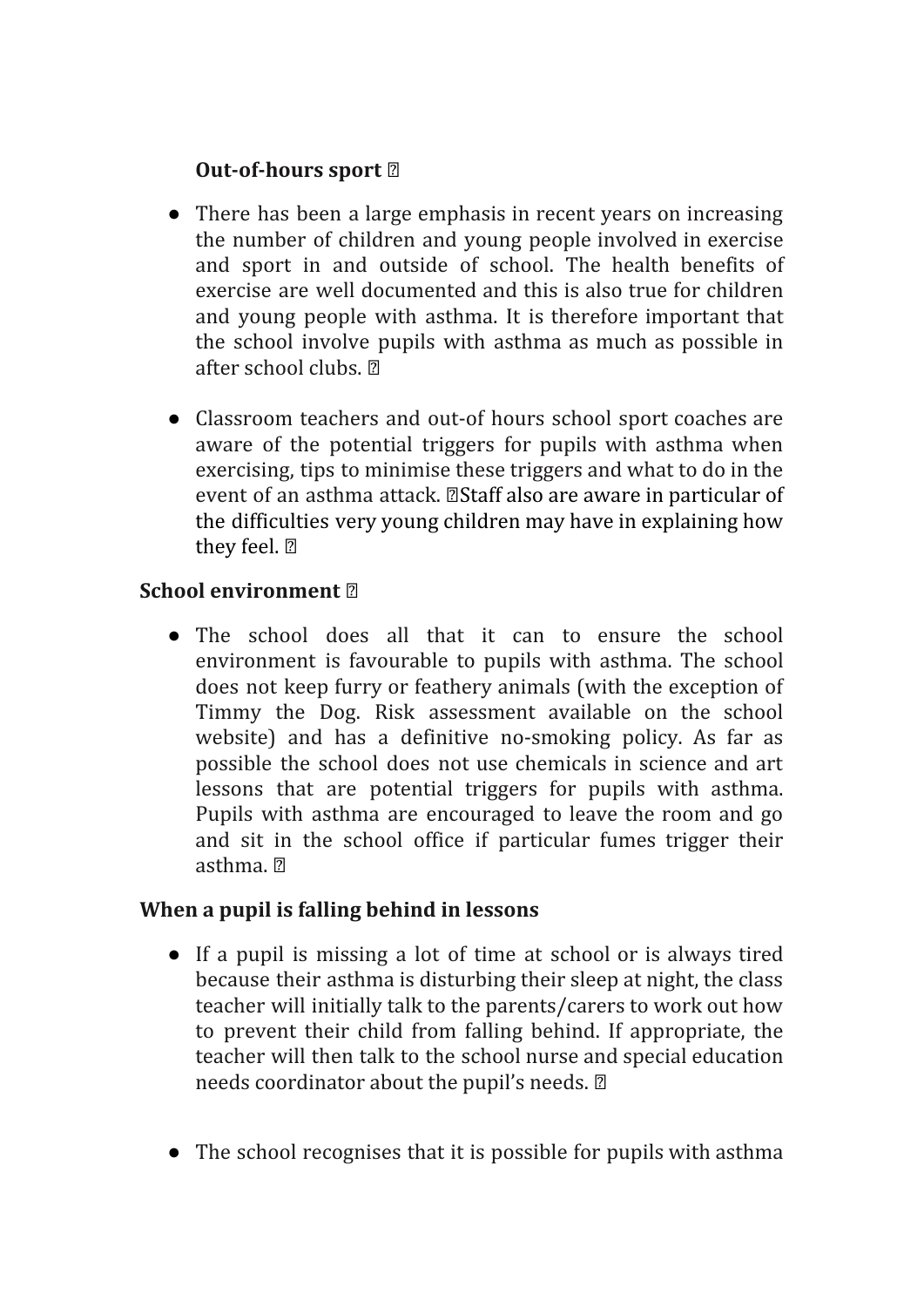to have special educational needs due to their asthma

#### **Asthma attacks**

- All trained first aid staff who come into contact with pupils with asthma know what to do in the event of an asthma attack.
- Each classroom has a red card for a child (**if there is not another adult in the classroom**) to take into the next classroom or the school office to summon first aid help in the case of any emergency.
- Also another adult would lead the rest of the class away from the situation.

#### **Use of emergency salbutamol inhalers in school**

- *● From 1st October 2014 the Human Medicines (Amendment) (No. 2) Regulations 2014 will allow schools to keep a salbutamol inhaler for use in emergencies.The inhaler can be used if the pupil's prescribed inhaler is not available (for example, because it is broken, or empty).*
- *● This change applies to all primary and secondary schools in the UK. Schools are not required to hold an inhaler – this is a discretionary power enabling schools to do this if they wish.*
- At John Locke Academy we will be holding Emergency Salbutamol Inhalers in school and we will ensure that they will only be used by children, whose parent/carer hasn't chosen to 'opt out' for use of the emergency inhaler, who have either been diagnosed with asthma and prescribed an inhaler, or who have been prescribed an inhaler as reliever medication. **A child may be prescribed an inhaler for their asthma which contains an alternative reliever medication to salbutamol (such as terbutaline). The salbutamol inhaler should still be used by these children if their own inhaler is not accessible – it will still help to relieve their asthma and could save their life.**
- We have arrangements for the supply, storage, care, and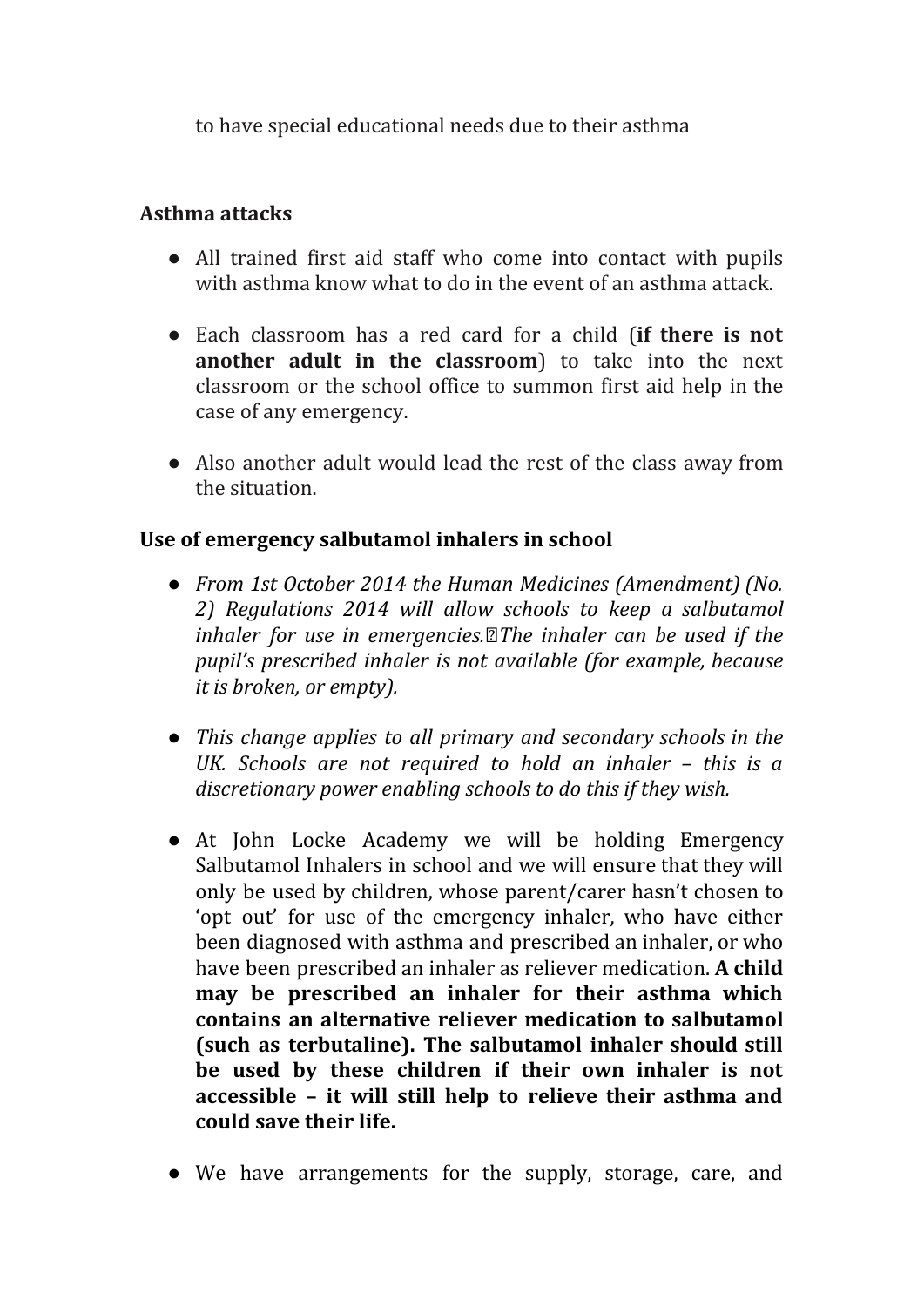disposal of the inhaler and spacers in line with the school's policy on supporting pupils with medical conditions.

#### **Also in place will be the following:**

- Medical List in each classroom inclusion folder which includes children in the school that have been diagnosed with asthma or prescribed a reliever inhaler.
- $\sqrt{2}$
- appropriate annual support and training for staff in the use of the emergency inhaler in line with the school's wider policy on supporting pupils with medical conditions.
- keeping a record of use of the emergency inhaler as required by *Supporting pupils at school with medical conditions policy* and informing parents or carers that their child has used the emergency inhaler. 22

## **The emergency kit**

• Our emergency asthma inhaler kit includes:  $\mathbb{Z}$ - a salbutamol metered dose inhaler; $\mathbb{Z}$ - plastic spacers compatible with the inhaler; $\mathbb{Z}$ - instructions on using the inhaler and spacer/plastic chamber; $\mathbb{Z}$ - manufacturer's information; $\mathbb{Z}$ - a checklist of inhalers, identified by their batch number and expiry date, with monthly checks recorded; $\mathbb{Z}$ - a note of the arrangements for replacing the inhaler and spacers $\mathbb{Z}$ - a list of children omitted to use the emergency inhaler as per parental opt out letter. $\mathbb{Z}$ - a record of administration (i.e. when the inhaler has been used). We will be keeping three emergency kits these will be kept in the **SCHOOL OFFICE, WELFARE ROOM AND ONE KEPT FOR SCHOOL TRIPS which** is known to all staff, and to which all staff have access at all times. **The inhaler and spacer will not be locked away** but will be out of the reach and sight of children. The emergency inhaler will be clearly labelled to avoid confusion with a child's inhaler.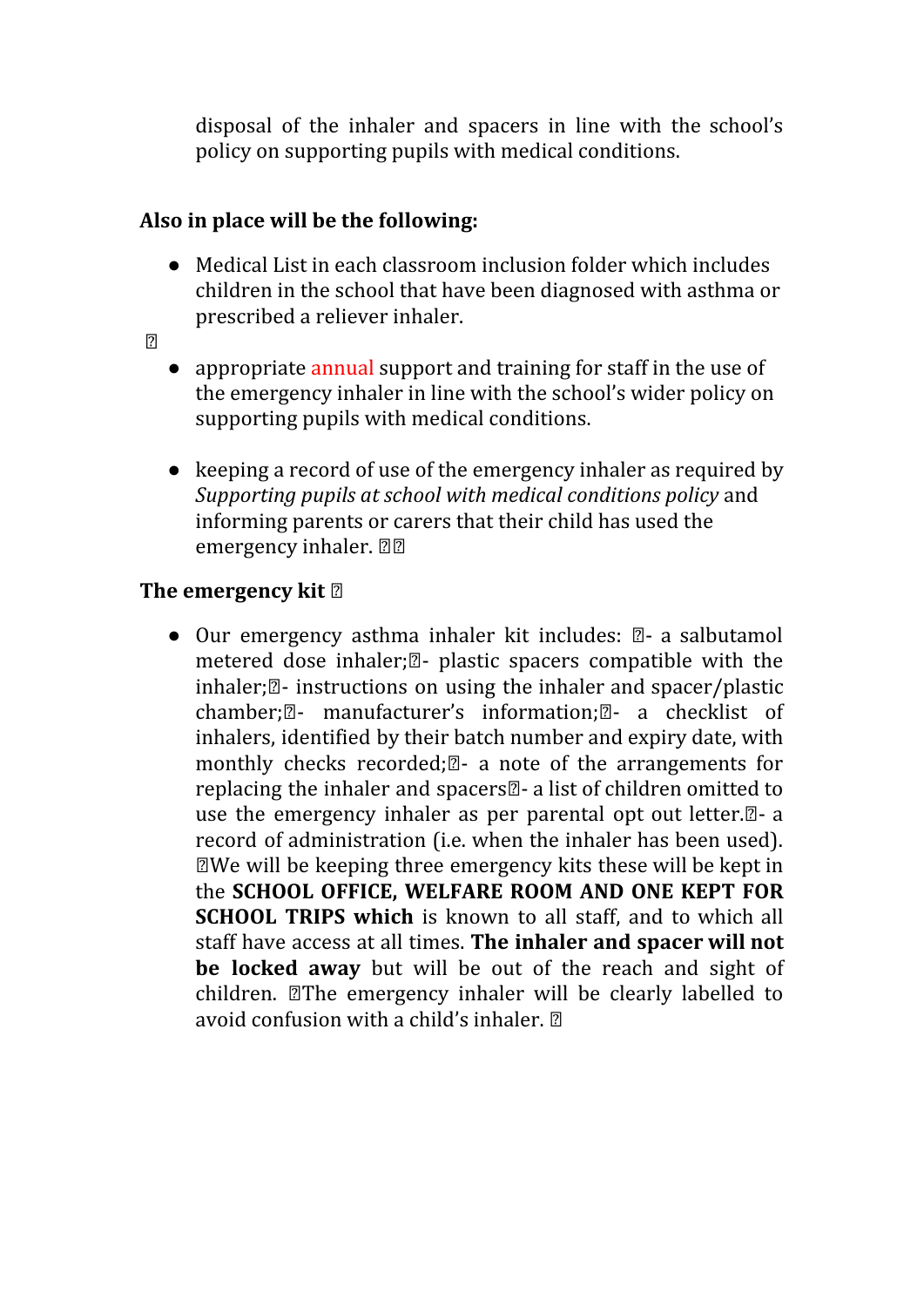#### **Storage and care of the inhaler**

*There will be least two named volunteers amongst school staf should have responsibility for ensuring that:*

- on a monthly basis the inhaler and spacers are present and in working order, and the inhaler has sufficient number of doses available; **If that replacement inhalers are obtained when expiry** dates approach; **Preplacement** spacers are available following use; *k* the plastic inhaler housing (which holds the canister) has been cleaned, dried and returned to storage following use, or that replacements are available if necessary  $\mathbb Z$ An inhaler should be primed when first used (e.g. spray two puffs). As it can become blocked again when not used over a period of time, it should be regularly primed by spraying two puffs.<sup>[2]</sup> To avoid possible risk of cross-infection, the plastic spacer should not be reused. It can be given to the child to take home for future personal use. **The inhaler itself however can usually be** reused, provided it is cleaned after use. The inhaler canister should be removed, and the plastic inhaler housing and cap should be washed in warm running water, and left to dry in air then returned to the housing when it is dry, and the cap replaced, and the inhaler returned to the designated storage place.
- However, if there is any risk of contamination with blood (for example if the inhaler has been used without a spacer), it should also not be re-used but disposed of.

#### **Responding to asthma symptoms and an asthma attack**

• Salbutamol inhalers are intended for use where a child has asthma. The symptoms of other serious conditions/illnesses, including allergic reaction, hyperventilation and choking from an inhaled foreign body can be mistaken for those of asthma, and the use of the emergency inhaler in such cases could lead to a delay in the child getting the treatment they need.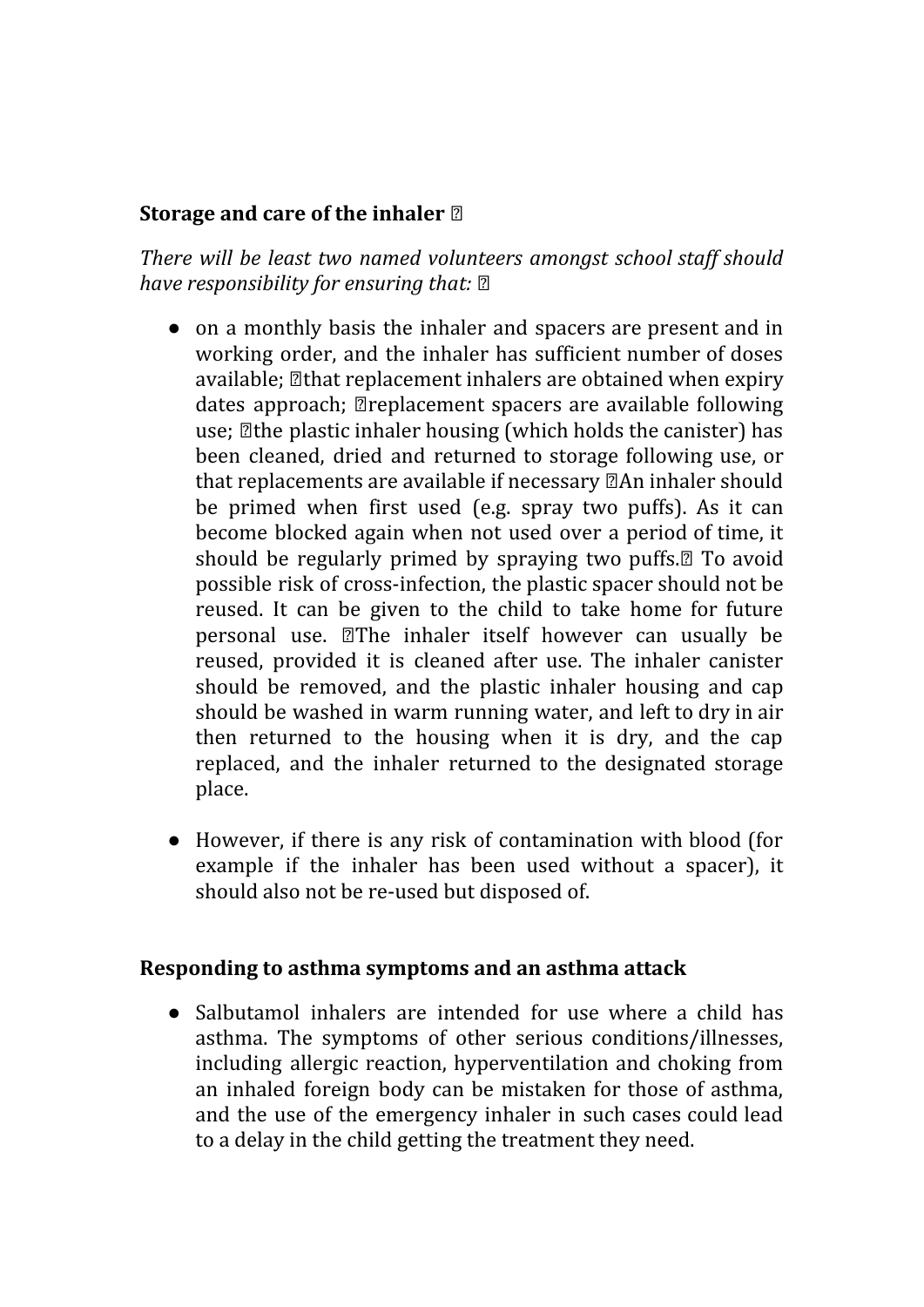• For this reason the emergency inhaler should only be used by children who have been diagnosed with asthma, and prescribed a reliever inhaler, or who have been prescribed a reliever inhaler **AND** whose parents have chosen not to opt out for an emergency inhaler to be used.

#### **Common 'day to day' symptoms of asthma are:**

- Cough and wheeze (a 'whistle' heard on breathing out) when exercising  $\mathbb{Z}$
- Shortness of breath when exercising  $\mathbb{Z}$
- Intermittent cough **These symptoms** are usually responsive to use of their own inhaler and rest (e.g. stopping exercise). They would not usually require the child to be sent home from school or to need urgent medical attention. 2

## **Signs of an asthma attack include**:

- Persistent cough (when at rest)  $\mathbb{R}$
- A wheezing sound coming from the chest (when at rest)  $\mathbb{Z}$
- Being unusually quiet  $\mathbb{Z}$
- The child complains of shortness of breath at rest, feeling tight in the chest (younger  $\mathbb Z$ children may express this feeling as a tummy ache) ?
- Difficulty in breathing (fast and deep respiration)  $\mathbb D$
- Nasal flaring  $\mathbb{Z}$
- Being unable to complete sentences **2**
- Appearing exhausted  $\mathbb{Z}$
- A blue / white tinge around the lips  $\mathbb D$
- Is going blue  $\mathbb{Z}$
- If a child is displaying the above signs of an asthma attack, the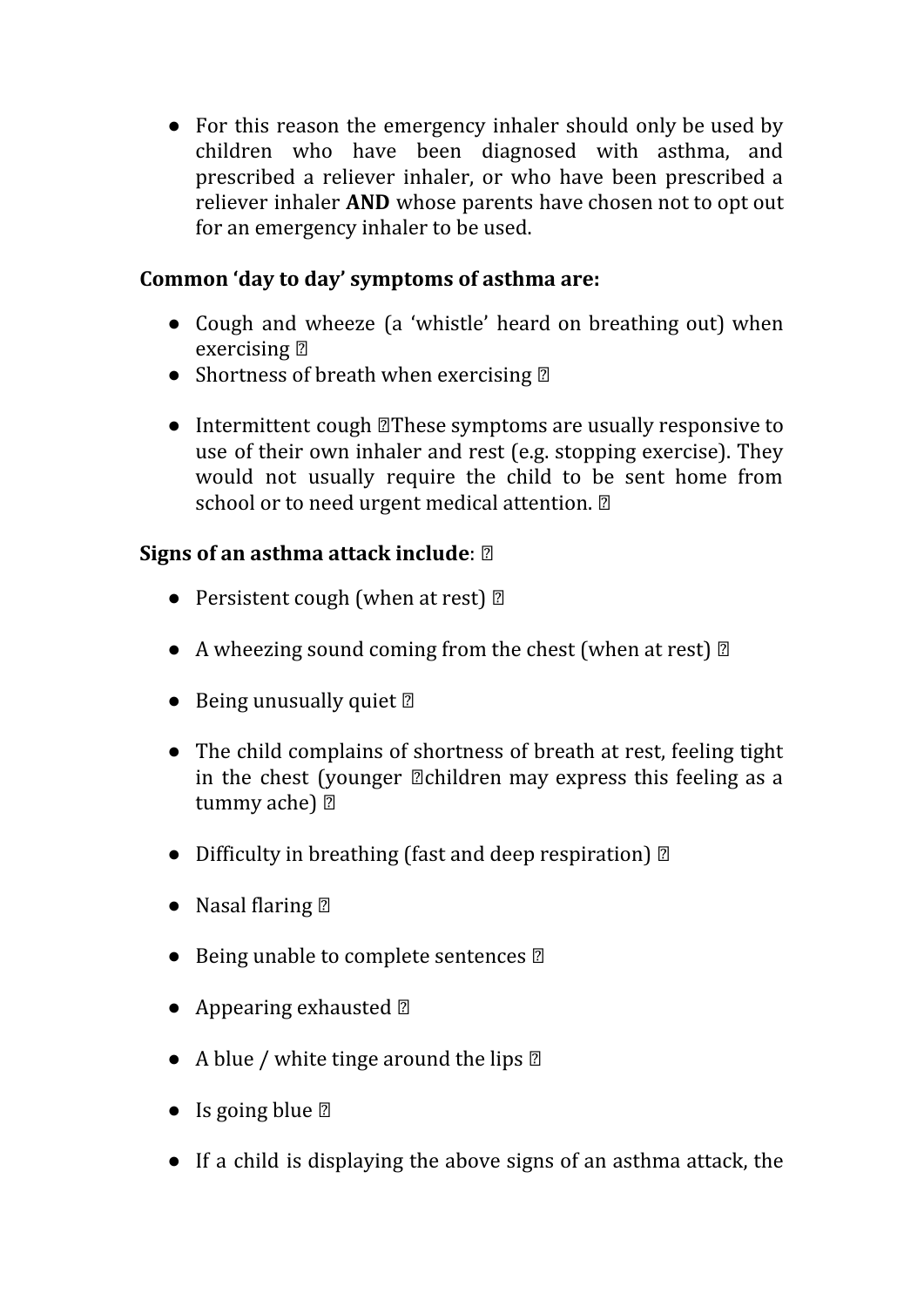guidance below on responding to an asthma attack should be followed. **CALL AN AMBULANCE IMMEDIATELY AND COMMENCE THE ASTHMA ATTACK PROCEDURE WITHOUT DELAY IF THE CHILD** …..

- Appears exhausted  $\mathbb{D}$
- $\bullet$  Has a blue/white tinge around lips  $\mathbb D$
- Is going blue  $\mathbb{Z}$
- Has collapsed

 $\sqrt{2}$ 

#### **Responding to signs of an asthma attack**

- Keep calm and reassure the child  $\mathbb{Z}$
- Encourage the child to sit up and slightly forward.  $\mathbb{Z}$
- **Use the child's own inhaler – if not available or there is a problem ie: broken, empty, out of date, not in school, use the emergency inhaler (one located in the school office and one located in the welfare room).**
- Remain with child while inhaler and spacer are brought to them
- Immediately help the child to take two puffs of the salbutamol via the spacer
- If there is no immediate improvement, continue to give two puffs every two minutes up to a maximum of 10 puffs, or until their symptoms improve. The inhaler should be shaken between puffs. 2
- Stay calm and reassure the child. Stay with the child until they feel better. The child can return to school activities when they feel better ?
- If the child does not feel better or you are worried at **ANYTIME** before you have reached 10 puffs, **CALL 999 FOR AN AMBULANCE**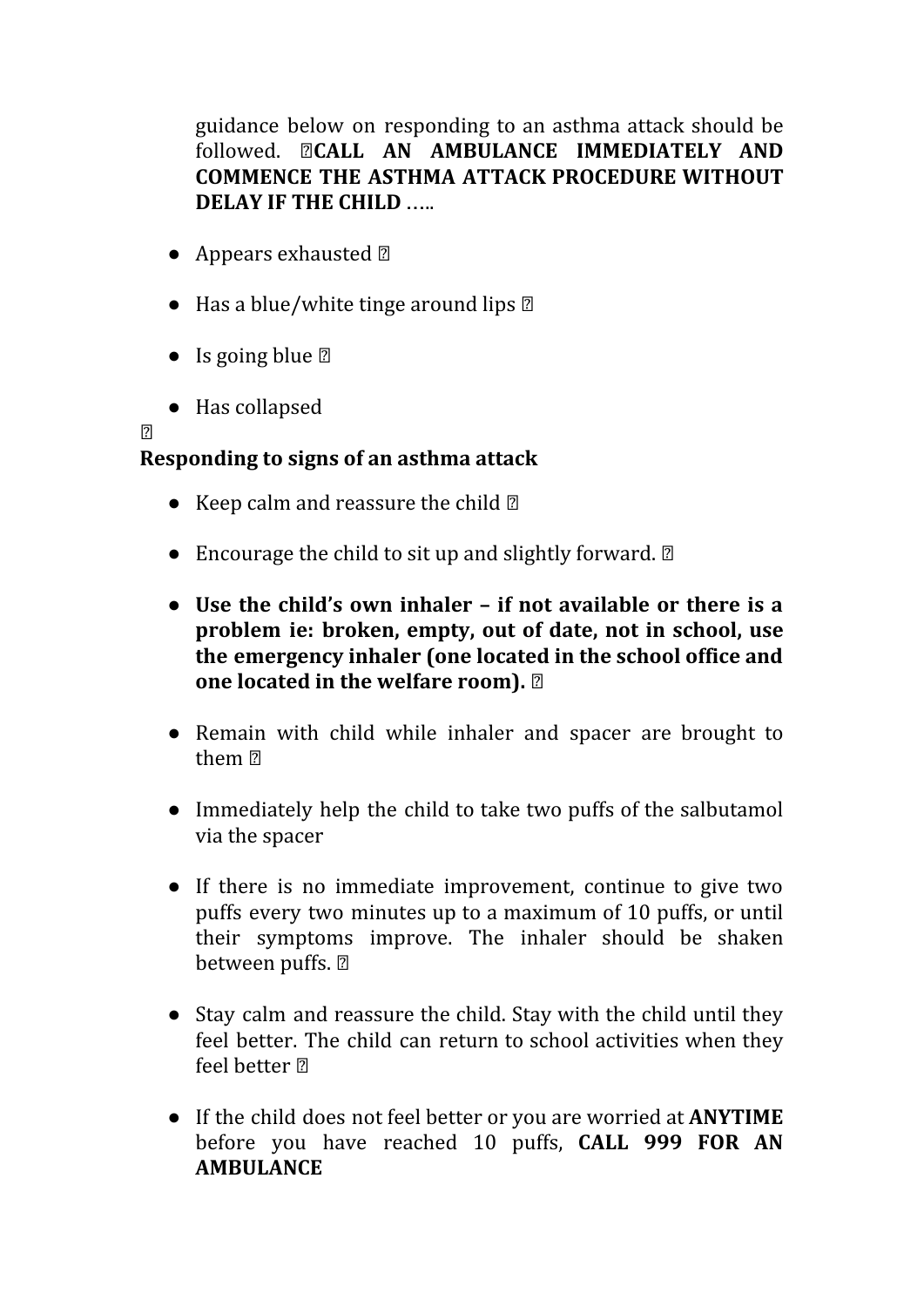- If an ambulance does not arrive in 10 minutes give another 10 puffs in the same way  $\mathbb{Z}$
- The child's parents or carers should be contacted **after** the ambulance has been called.
- A member of staff should always accompany a child taken to hospital by ambulance and stay with them until a parent or carer arrives.

#### **Recording use of the inhaler and informing parents/carers**

• **Zame of the emergency inhaler should be recorded. This should** include where and when the attack took place (e.g. PE lesson, playground, classroom), how much medication was given, and by whom. *Supporting pupils* requires written records to be kept of medicines administered to children. **The child's parent** must be informed in writing so that this information can also be passed onto the child's GP. The draft letter at **Annex B** will be used to notify parents. 2

#### **Staff**

- Any member of staff may volunteer to take on these responsibilities, but they cannot be required to do so. These staff may already have wider responsibilities for administering medication and/or supporting pupils with medical conditions. In the following advice, the term 'designated member of staff' refers to any member of staff who has responsibility for helping to administer an emergency inhaler, e.g. they have volunteered to help a child use the emergency inhaler, and been trained to do this, and are identified in the school's asthma policy as someone to whom all members of staff may have recourse in an emergency. 2
- Our staff have appropriate training and support, relevant to their level of responsibility*.*

**ALL** staff are informed of:

 $\sqrt{2}$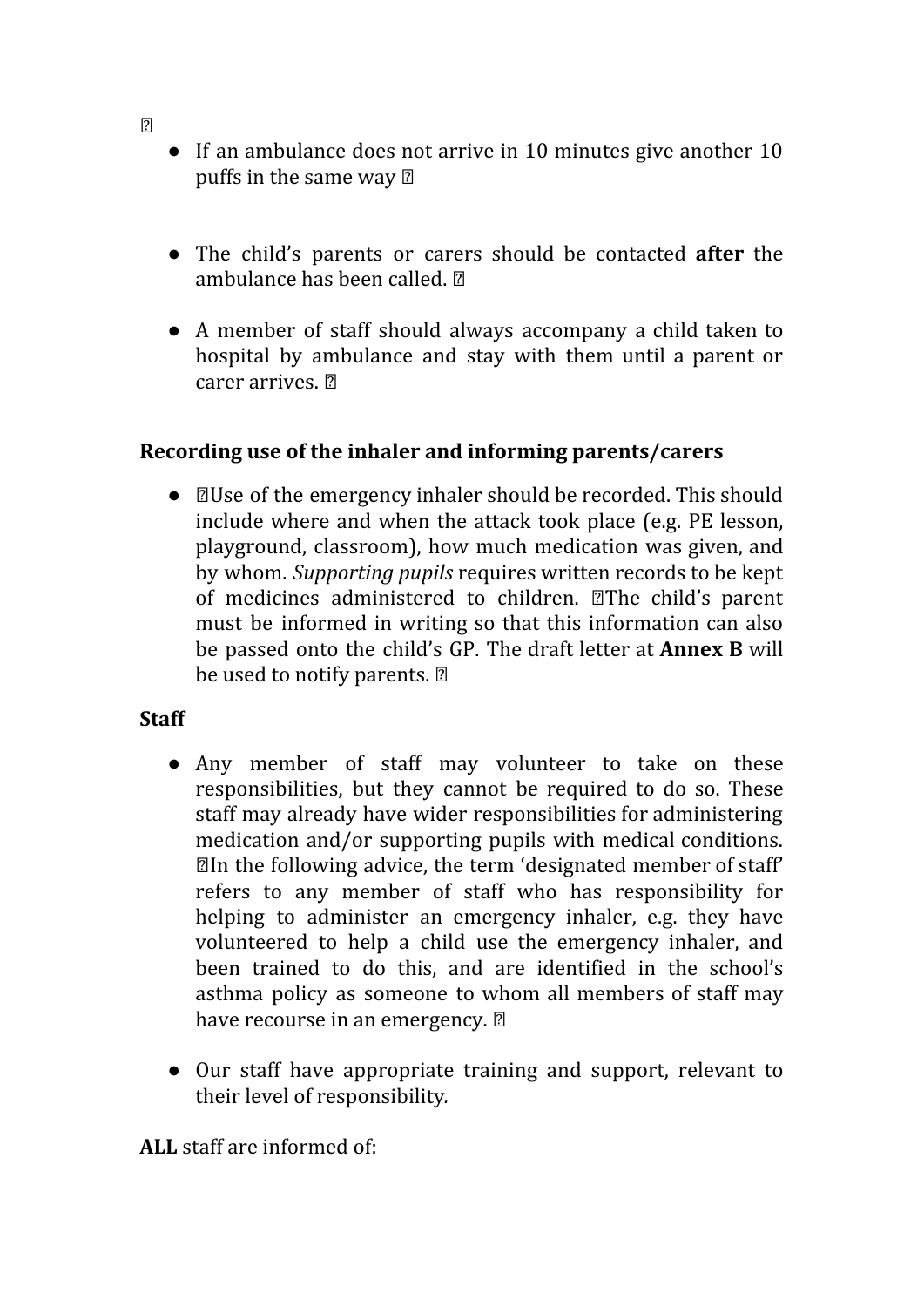- symptoms of an asthma attack, and ideally, how to distinguish them from other conditions with similar symptoms; 2
- Staff who administer inhalers have appropriate training
- $\overline{2}$
- aware of the asthma policy;  $\mathbb{Z}$
- aware of how to check if a child is on the register;  $\mathbb{Z}$
- aware of how to access the inhaler;  $\mathbb{Z}$
- aware of who the designated members of staff are, and the policy on how to access their help; 2
- administering salbutamol inhalers through a spacer; $\mathbb{Z}$  The school nurse delivers this training each year to all members of school staff.

#### **Designated members of staff are trained in**:

- recognising asthma attacks (and distinguishing them from other conditions with similar symptoms)  $\mathbb{Z}$
- responding appropriately to a request for help from another member of staff; 2
- recognising when emergency action is necessary;  $\mathbb{Z}$
- making appropriate records of asthma attacks.  $\mathbb{D}$

#### **At John Locke:**

- two individuals are responsible for overseeing the protocol for use of the emergency inhaler, and monitoring its implementation and for maintaining the asthma register; 2
- at least two individuals are responsible for the supply, storage care and disposal of the inhaler and spacer.

#### **Storage and care of classroom inhalers**

• Class teachers and TA's are responsible for regular half-termly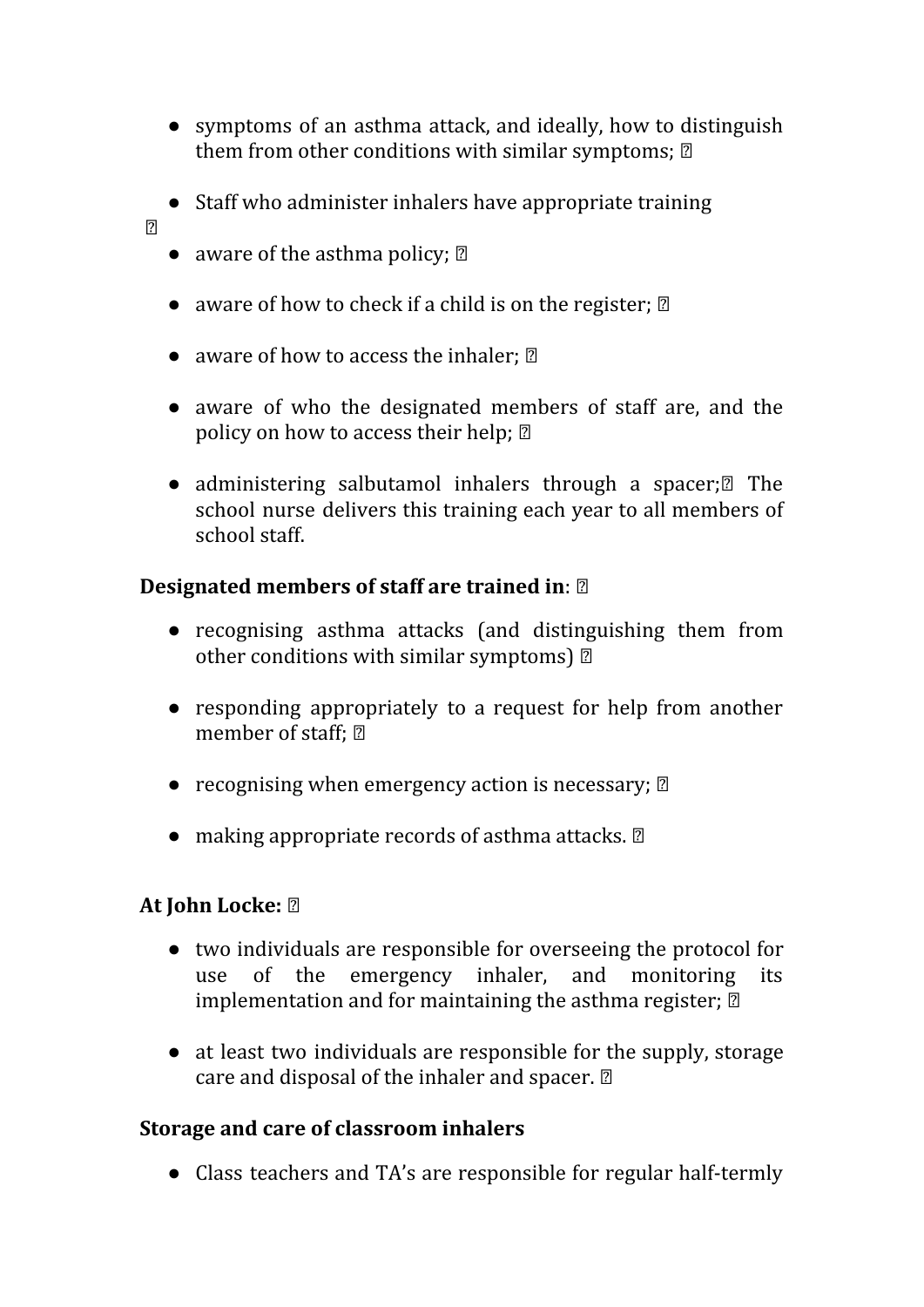checks to the inhalers in their classroom and keeping an accurate log that these checks have been done.

#### Annex A

**The John Locke Academy**

*Opening Minds to Success, Opening Hearts to Succeed*



Dear Parent/Carer,

Re: Opt out of emergency inhaler

Due to a change in the law, Sept 2014, we are pleased to inform you that schools are now permitted to hold emergency Salbutamol inhalers.

At John Locke Academy we have reviewed our asthma procedures and will have an emergency inhaler on site. This is a precautionary measure. You still need to provide your child with their own inhaler and spacer as prescribed.

We would like to notify you that if you have previously informed us that your child has asthma or has been prescribed a blue inhaler we will use the School's Emergency inhaler in the unlikely event their regular inhaler fails to work.

If you **do not** wish for us to use the schools inhaler in an emergency, please fill in the details below and return it to the school as soon as possible. If you **do not** agree, you **must** provide 2 inhalers for your child.

If you agree, you do not need to return the slip below.

Please ensure that your child has a working, in date inhaler and appropriate spacer for use in school at all times.

Many thanks

Mrs Marsh

| . |  |
|---|--|
|   |  |
|   |  |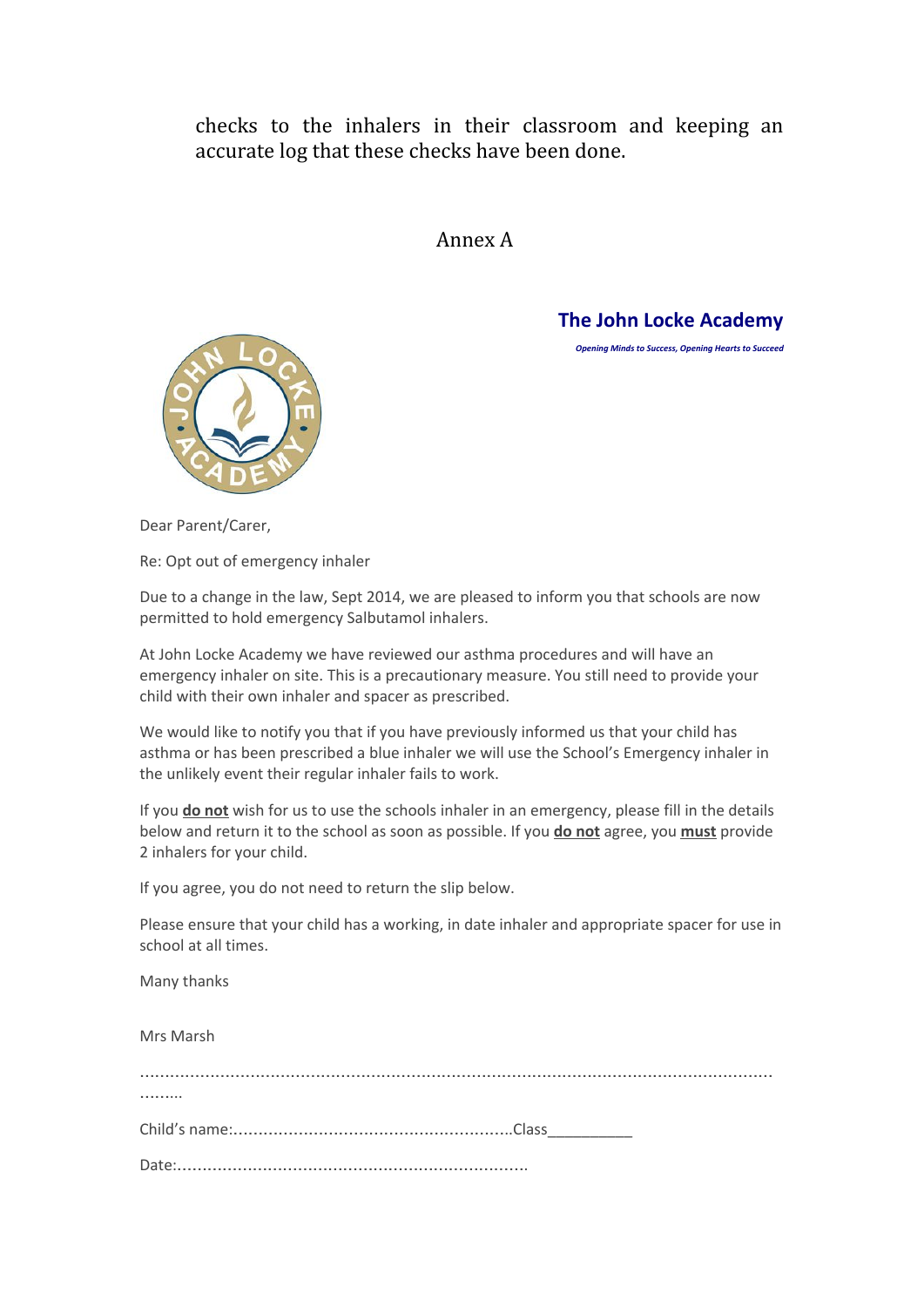I **DO NOT** consent to my child using the school's emergency inhaler.

Parent/carer signature

……………………………………………………………………………..

#### Annex B



## LETTER TO INFORM PARENTS OF EMERGENCY SALBUTAMOL INHALER USE

Child's name: ............................................................ Class: .................................................. Date: ...................................................

Dear....................................................,

| had problems with his / her breathing today. This happened |  |  |  |  |
|------------------------------------------------------------|--|--|--|--|
|                                                            |  |  |  |  |
|                                                            |  |  |  |  |

A member of staff helped them to use their asthma inhaler.

They did not have their own asthma inhaler with them, so a member of staff helped them to use the emergency asthma inhaler containing salbutamol. They were given ......... puffs.

Their own asthma inhaler was not working, so a member of staff helped them to use the emergency asthma inhaler containing salbutamol. They were given ......... puffs.

#### *(Delete as appropriate)*